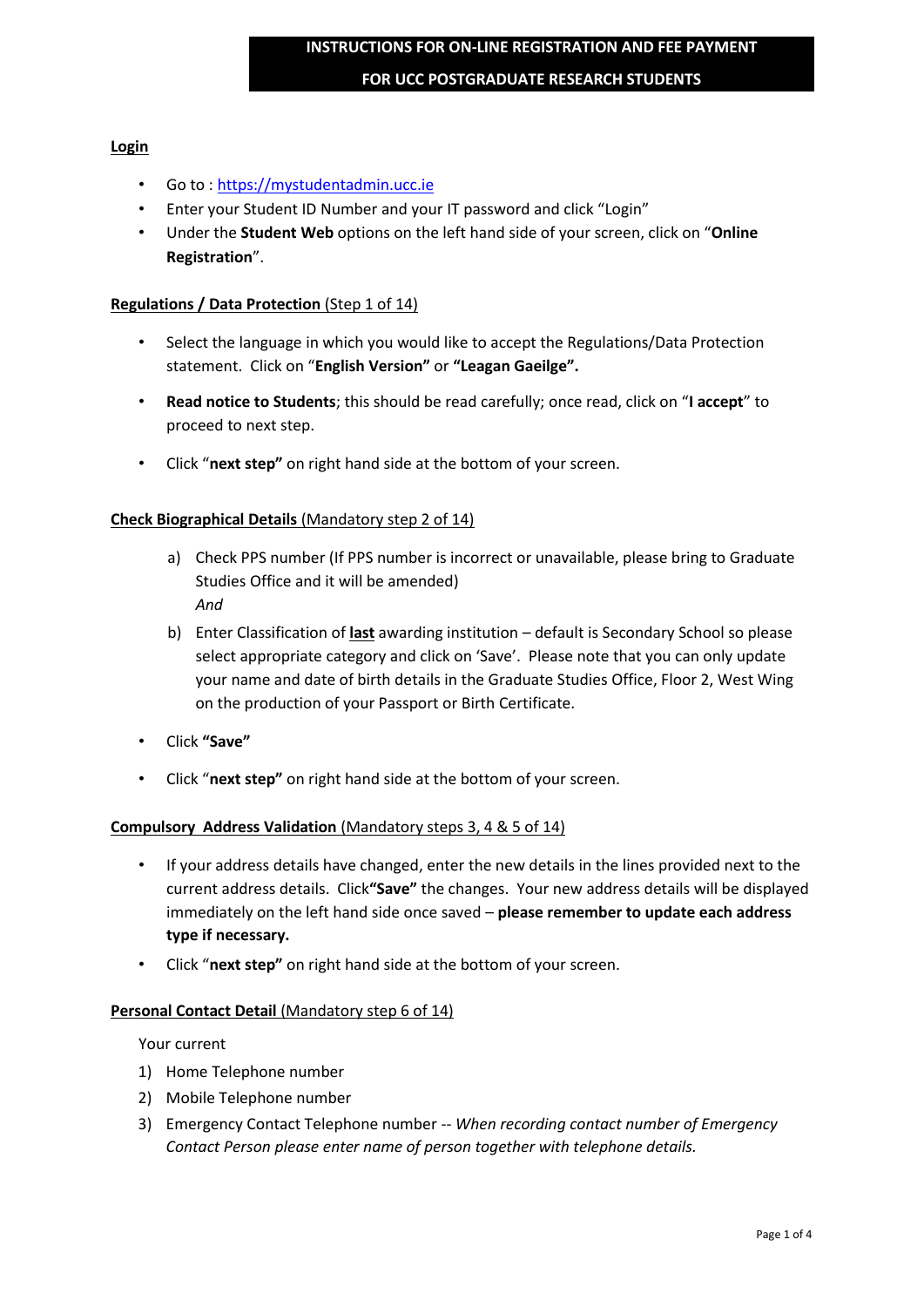- 4) Secondary Email Address -- *Your Secondary email address is the email which you must enter this is where a new portal@UCC Password will be sent if you forget your current one. Please do not use your student email (……@umail.ucc.ie) as your Secondary Email Address*
- 5) Emergency Contact Email

# **Your current details are displayed on the left hand side of the screen.**

- To update your contact details enter the details in the corresponding box on the right hand side and click on **"Save".** Your new contact details will be displayed immediately.
- Click "**next step"** on right hand side at the bottom of your screen.

# **Equal Access: Student Information** (Mandatory step 7 of 14) **(**Applicable only to first time entrants to UCC)

• Click "**next step"** on right hand side at the bottom of your screen.

# **Programme Registration** (Mandatory Step 8 of 14)

• Check the programme that you are about to register for is correct. If the incorrect programme appears please email thesissubmission@ucc.ie and advise of the error. If the correct programme appears, **click Yes**.

# **Module / Subject Registration** (Mandatory Step 9 of 14)

**All PhD and research master students must select a module, this module is the main subject area of your research.** Please note that this module is not a taught module – this is to confirm the area of your research.

| <b>Subjects/Modules</b>                                                 | <b>Semester</b> | <b>Compulsory</b> | <b>Credits</b> |
|-------------------------------------------------------------------------|-----------------|-------------------|----------------|
|                                                                         |                 |                   |                |
|                                                                         |                 |                   |                |
| * X XXX                                                                 | Research.       | Nο                | 90             |
| If the details for your subject/module area are incorrect, please email |                 |                   |                |
| thesissubmission@ucc.ie                                                 |                 |                   |                |

- Tick the **"subject box"** for your research subject.
- Click on "**continue**" to register your subject area.

*\*Note: Postgraduate Training Modules (pg coded) http://www.ucc.ie/calendar/postgraduate/Doctor/page008.html Registration for postgraduate modules will be done retrospectively by the Graduate Studies Office. Should you complete a postgraduate module successfully, the module coordinator will advise the Graduate Studies Office and you will then be registered for the module so that it will appear on your student transcript.* 

## **Fees - Payment** (Mandatory Step 10 of 14)

• Click on **'Payment of Fees'** and read the Fee Debtor Policy [https://www.ucc.ie/en/media/support/financeoffice/fees/StudentDebtorPolicy2018\\_2019.p](https://www.ucc.ie/en/media/support/financeoffice/fees/StudentDebtorPolicy2018_2019.pdf)  [df](https://www.ucc.ie/en/media/support/financeoffice/fees/StudentDebtorPolicy2018_2019.pdf)

Once the information has been read click on **Proceed".**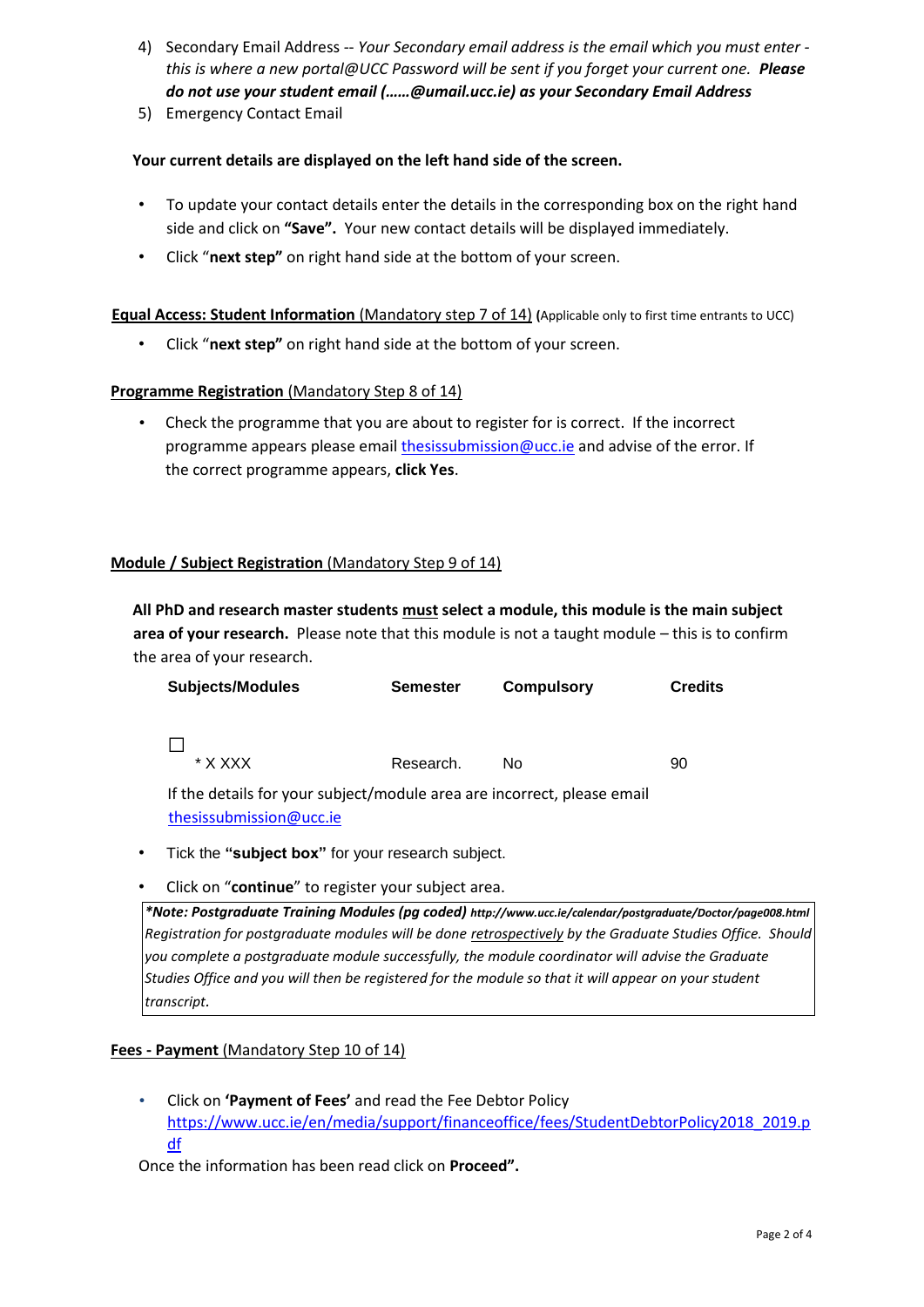#### **Payment Options** (Mandatory Step 10 of 14)

You will now see **'***Amount Now Due'* and Payment Options.

• Click on one of the payment options **On Line Payment** (E-Payment) or **Funded Postgraduate**  (see note below for funded postgraduates)

'**Online Payment'** - E Payment – you are now in the payment screen.

- $\circ$  Amount to Pay If you need to change the Amount (EUR), highlight the box and type in the amount you are paying. Please note the maximum amount you can pay with a \*Laser card is €1500 in any one transaction. Therefore if you are paying more than €1500 you need to repeat this process and you can change the amount to the outstanding balance as appropriate.
- o Enter Card Holder name

#### Click **"Pay Now"**

**Enter all the mandatory fields as follows --** you need to have your Laser, Visa Card or Mastercard at hand.

- o Select card type.
- o Card Number
- o Security Code
- o Expiry date
- o Cardholder name
- o When you are satisfied that all are correct, click on the '**Pay Now'** Button. When your payment has been successfully processed you will receive a '*Successful E Payment notice'*. Please click on the **'Print'** button and retain for your records. You will also receive an email to your UCC student email account (umail) with the receipt attached.

## • **Funded Postgraduate**

If you are funded by a research grant or by your Department/School your supervisor needs to send an [F1 form](http://www.ucc.ie/en/financeoffice/fees/PostgraduateSupportResearchSupportFeesFormF11011/) on your behalf to the Fees Office. If you have been funded by a Local Authority Grant for last year the Fees Office will have this information already. If you are a **new awardee** you need to bring in your Letter of Award to the Fees Office. **If you have a query in relation to Fees, you should contact the Fees Office at fees@ucc.ie or tel. 021 490 2365.** 

## **EPayment History** (Step 11 of 14)

• Click "**next step"** on right hand side at the bottom of your screen.